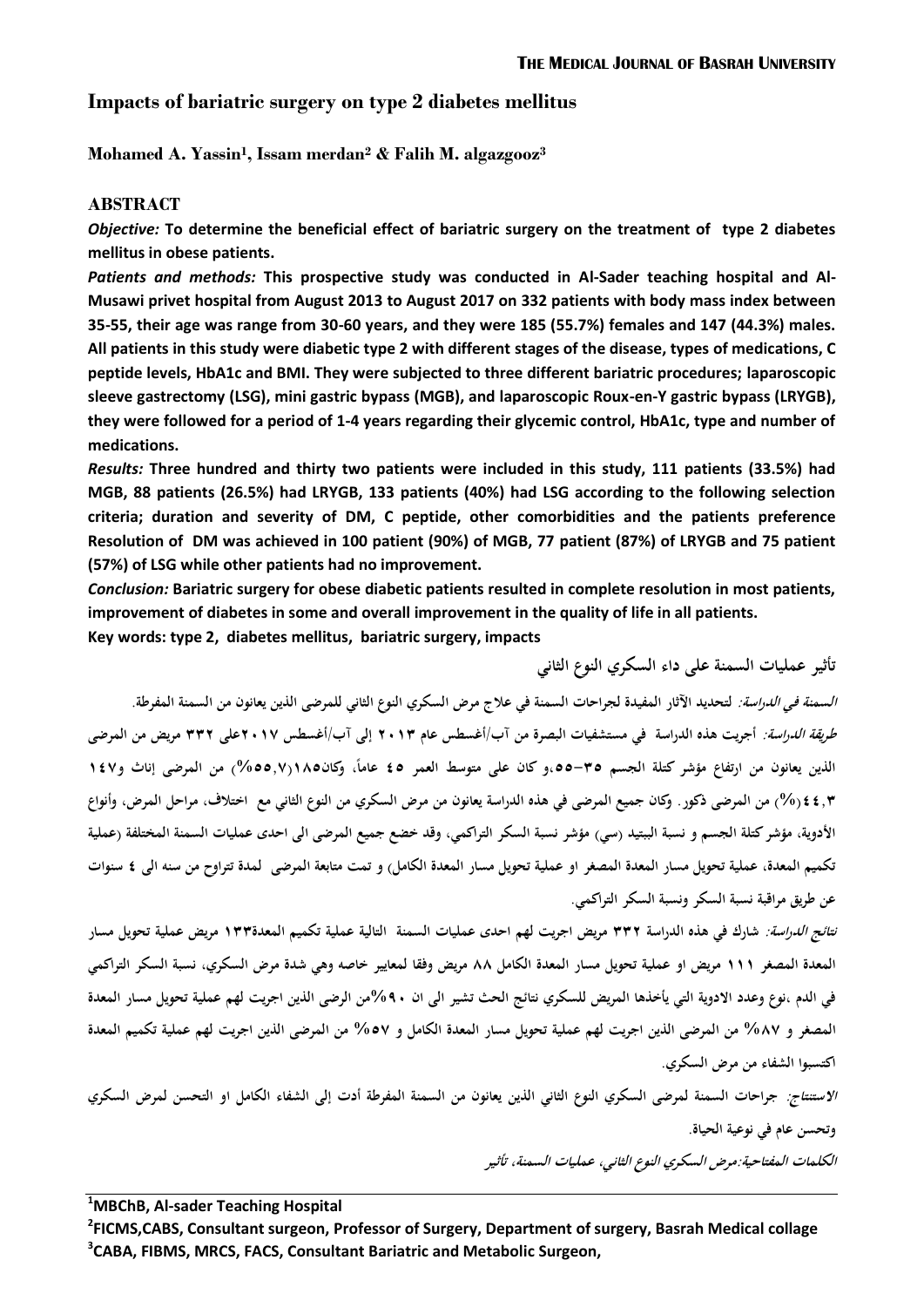#### **INTRODUCTION**

he increasing prevalence of obesity in adult population triggered a concomitant rise in type 2 diabetes The increasing prevalence of obesity in<br>
adult population triggered a<br>
concomitant rise in type 2 diabetes<br>
mellitus (T2DM).<sup>[1,2]</sup> Obesity and insulin resistance are the main components of metabolic syndrome and result in impaired glucose metabolism. Of the various treatment options, bariatric surgery remains the most effective method to achieve a long-term weight loss. <sup>[3,4]</sup> Post-surgical weight loss improves all obesity-related comorbidities with a good quality of life and decreased overall mortality rate. [5,6] There are several bariatric procedures currently available including laparoscopic sleeve gastrectomy (LSG), mini gastric bypass (MGB), laparoscopic Roux-en-Y gastric bypass (LRYGB), laparoscopic adjustable gastric band (LAGB), and biliopancreatic diversion with duodenal switch (LBPD-DS). [7] Remission or improvement of T2DM can be predicted by considering a number of factors. The ABCD score which is also called the diabetes surgery score, is a simple multifactorial grading system that can predict the success of bariatric surgery on T2DM remission (Table-1). The score contains four hubs, (1) patient age (2) the degree of obesity (BMI), (3) islet cell mass (C-peptide level) and (4) competence of B cell function (T2DM duration), [8,9]

|  |  |  | Table 1. ABCD grading system. |  |
|--|--|--|-------------------------------|--|
|--|--|--|-------------------------------|--|

| <b>Factor</b>                                                  | <b>Score</b>     |
|----------------------------------------------------------------|------------------|
| 1. Age (years)                                                 |                  |
|                                                                |                  |
| < 40                                                           | 1                |
| $\geq 40$                                                      | $\bf{0}$         |
| <b>BMI</b> ( $kg/m2$ )<br>2.                                   |                  |
| < 27                                                           | $\bf{0}$         |
| 27-34.9                                                        | $\mathbf{1}$     |
| $35 - 41.9$                                                    | $\boldsymbol{2}$ |
| $\geq 42$                                                      | 3                |
| 3. C-peptide (mg/ml)                                           |                  |
| $\lt 2$                                                        | $\bf{0}$         |
| $2 - 2.9$                                                      | 1                |
| $3 - 3.9$                                                      | $\overline{2}$   |
| $\geq 5$                                                       | 3                |
| 4. Duration of DM (years)                                      |                  |
| > 8                                                            | $\bf{0}$         |
| $4 - 8$                                                        | $\mathbf{1}$     |
| $1 - 3.9$                                                      | $\overline{2}$   |
| $\langle l$                                                    | 3                |
| Total score calculated by adding each of the four<br>variables | $0 - 10$         |

The benefit of bariatric surgery in diabetic patients with  $BMI < 27$  kg/m<sup>2</sup> is reduced, and the procedure is not recommended for diabetes treatment.  $[10,11]$  There is another scoring system named as DiaRem score which is used to predict the success of bariatric surgery on T2DM reemission, the score include the following factors,  $^{[12]}$  as shown in (Table-2)

#### **Table 2. DiaRem score.**

| <b>Factor</b>                                     | <b>Score</b> |
|---------------------------------------------------|--------------|
| 1.Age (years)                                     |              |
| < 40                                              | 0            |
| 40-49                                             | 1            |
| 50-59                                             | $\mathbf{2}$ |
| >60                                               | 3            |
| 2.HbA1c                                           |              |
| < 6.5                                             | 0            |
| $6.5 - 6.9$                                       | $\mathbf{2}$ |
| 7-8.9                                             | 4            |
| > 9.0                                             | 6            |
| 3. Other diabetes drugs                           |              |
| insulin-<br>No.<br>sulfonylureas<br><sub>or</sub> |              |
| sensitizing agents                                | 0            |
| other than metformin                              |              |
| Sulfonylureas and insulin-sensitizing             |              |
| agents                                            | 3            |
| other than metformin                              |              |
| 4. Treatment with insulin                         |              |
| No                                                | $\bf{0}$     |
| Yes                                               | 10           |
| <b>Total score</b>                                | $0 - 22$     |

The mechanism of T2DM remission after bariatric surgery is still not fully elucidated.<sup>[13]</sup> Numerous studies postulated that intestinal hormonal changes after bariatric surgery play an important role in T2DM remission and developed two hypotheses: the hindgut and the foregut hypotheses. The hindgut hypothesis proposes that following bypass surgery, there is a rapid delivery of nutrients to the distal intestine stimulating L-cell secretion of anorexigenic and antidiabetic peptides, including glucagon like peptide-1(GLP-1) and peptide YY.[14,15] This hypothesis focuses on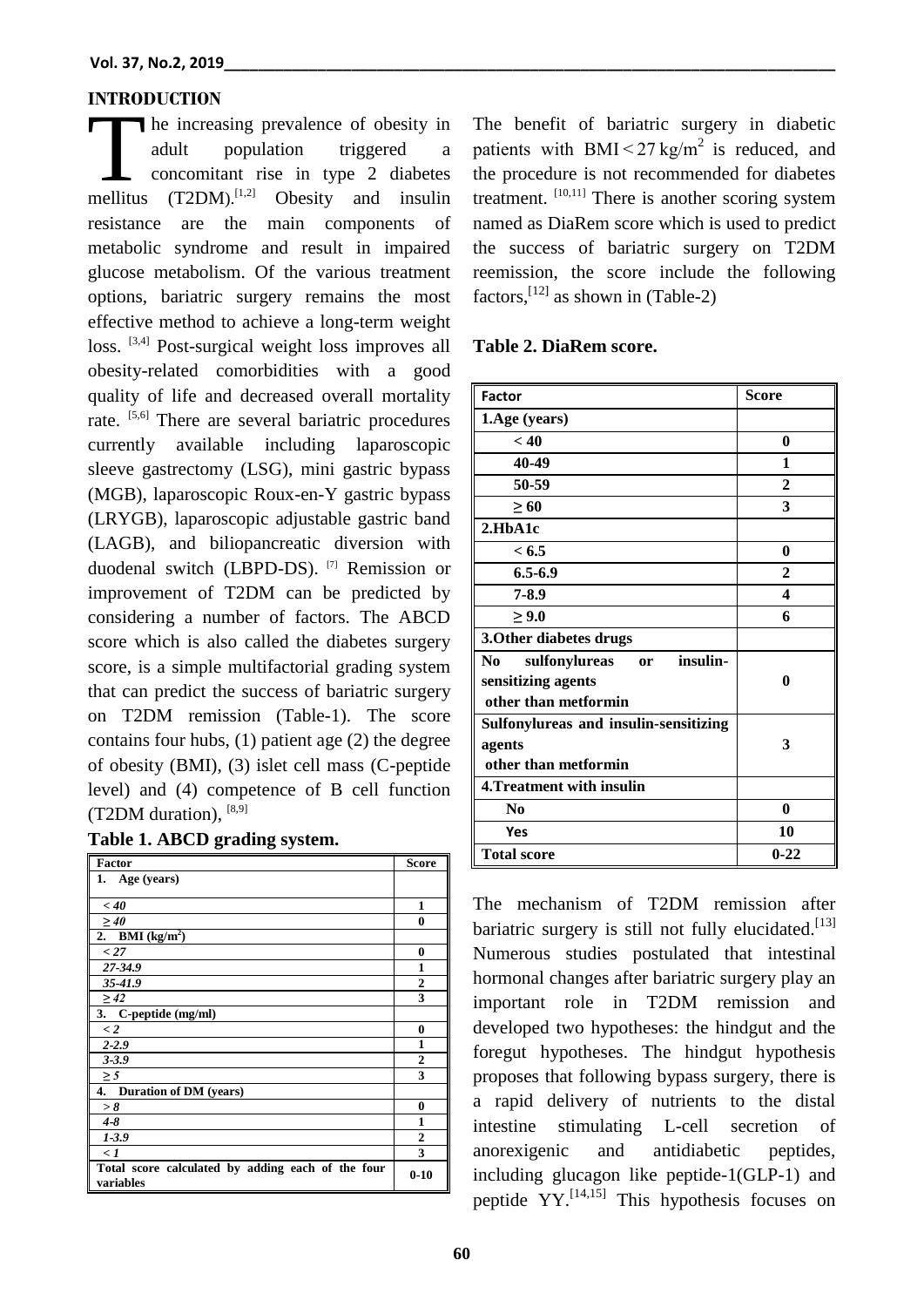GLP-1 because its effects on B-cells proliferation and insulin production.<sup>[16]</sup> The foregut hypothesis states that bypassing the proximal small intestine, the secretion of antiincretin hormones is diminished and blood glucose control is improved.<sup>[15]</sup> Gastric inhibitory peptide (GIP) is another incretin responsible for increased postprandial insulin release after bypass surgery.<sup>[17]</sup> Ghrelin is 28 amino acid polypeptide hormone produced mainly by endocrine A like cell in the gastric (mainly fundus) and duodenal epithelia being responsible for appetite stimulation; its concentration is reduced after bypass surgery as a result of lack of food stimulation. [18] Changes are also seen in adipocyte derived hormones, leptin is correlated with insulin resistance whereas adeponectin enhance insulin sensitivity, after bypass surgery, a decrease in leptin and increase in adeponectin level are observed.<sup>[19]</sup>

This study aimed to determine the valuable effects of bariatric surgery on the treatment of type 2 diabetes mellitus in obese patients.

### **PATIENTS AND METHODS**

This prospective study included 332 morbidly obese patients who are a known cases of type 2 diabetes who underwent bariatric procedures by the same surgeon in both Al-Sader Teaching Hospital and Al-Musawi Privet Hospital from August 2013 to August 2017. Their mean age was 45 years old (from 35-60) they were 147 male and 185 female with BMI range from 35 to 55  $km/m<sup>2</sup>$ . They underwent; laparoscopic sleeve gastrectomy in 133 patients, mini gastric bypass in 111 cases and Roux-en-Y gastric bypass in 88 patients. The type of bariatric procedure depend on severity of DM, age of patient, presence of comorbidities in which patient could not tolerate long operation and patient's preference. The severity of diabetes was classified according to; impaired fasting blood sugar (FBS), HbA1c, type of treatment (oral hypoglycemic drug, insulin, and diet control) and C peptide. All patients met the criteria for

bariatric surgery which includes; (1) BMI more than 40, (2) BMI more than 35 with obesity related life threatening co-morbidities like DM, hypertension, and obstructive sleep apnea, (3) failure of weight reduction with noninvasive method like diet and exercise, and (4) psychologically stable. Candidates were excluded if they have; (1) diabetes secondary to specific disease like pancreatitis, and drug or alcohol addiction, (2) recent vascular event (MI, strock within 6 month), (3) malignancy, (4) inability to cooperate in long term follow-up, and (5) mental impairment. Pre-operative evaluation for all patients included; history and physical examination, nutritional, cardiovascular and endocrine evaluation, preoperative abdominal ultrasound, and oesophageo-gastro-duodenoscopy (OGD) for those patients with symptoms of gastro esophageal reflux disease (GERD). Preoperative preparation also included; detailed explanation of surgery, benefit and risk (short and long term complications), nutritional squeal and possible conversion to open surgery. A written informed consent was obtained for all patients. All operations were done under general anesthesia, with a reversed trendelenberg position. Four to five ports were inserted; 15 mm port above and to the left of the umbilicus, 12 mm port in the left upper quadrant of abdomen, 5 mm port in the right upper quadrant, and 5 mm port in the epigastric region for liver retractor and 5 mm port in left subcostal region. All procedures were done in the classical way as described previously. After recovery from anesthesia, they were transmitted to the ward unless they required intensive care unit monitoring. Blood sugar was checked 6 hourly in the first 48 hour and the patients were started oral fluid in the first post-operative day and if there was no complication, patients are usually discharged on the second postoperative day. All patients were advised to check their blood sugar twice daily and continue on their medication if their blood sugar is more than 160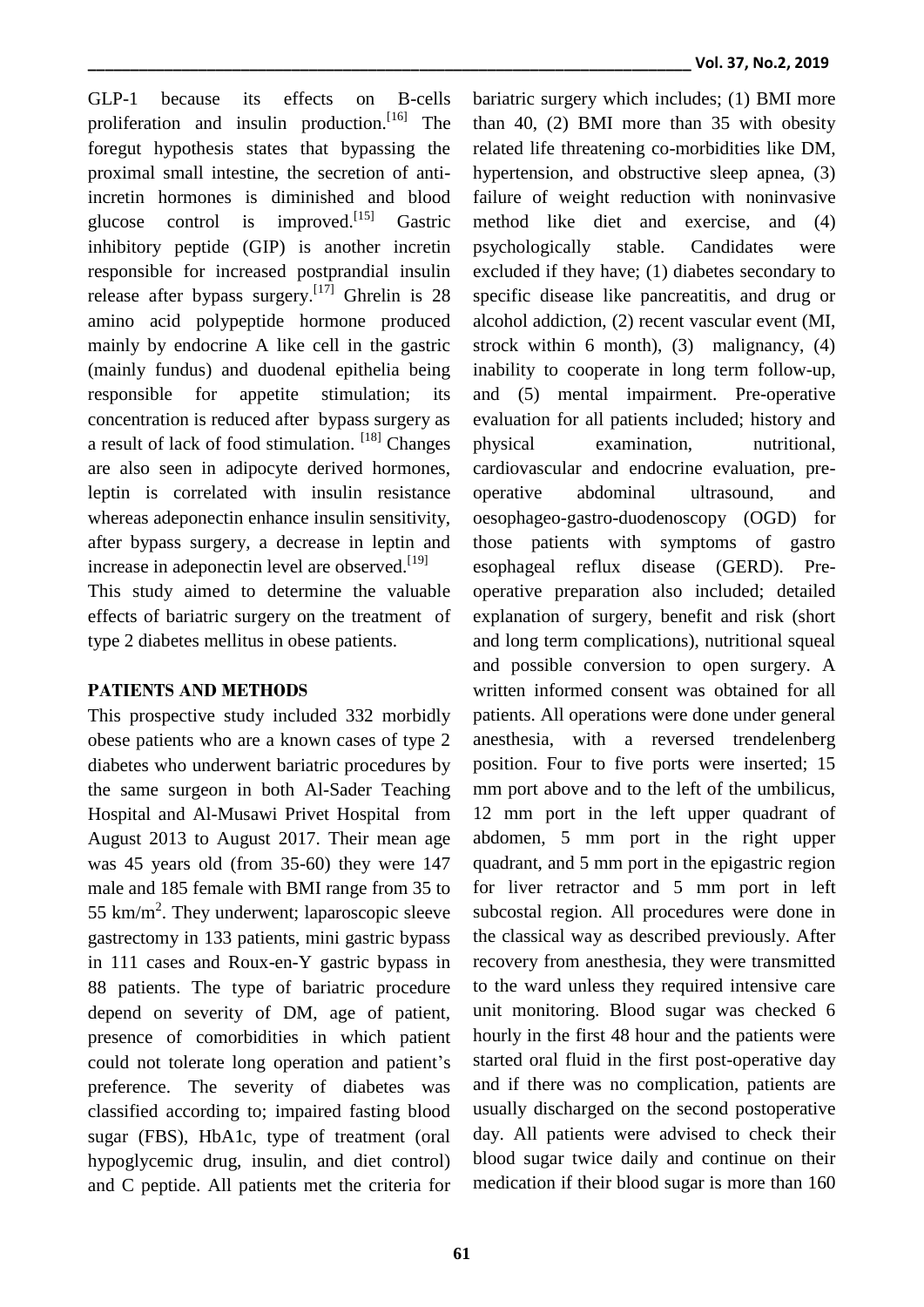mg/dl and they were followed-up at 7, 30, 90 days and then every 3 months in the outpatient clinic. For all the patients, the mean postoperative follow-up was 2 years (from 1-4 years).

## **RESULTS**

Patients participating in this study were 332 cases. The age range was 30-58 year for LSG group, 38-60 for MGB group and 36-52 for RYGB group. Patients were 147 males and 185 females and were divided according to groups as demonstrated in (Table-3).

**Table 3. Age and gender distribution.**

| <b>Type of</b><br>surgery | No. of<br><b>Patients</b> | Male | <b>Female</b> | Age        |
|---------------------------|---------------------------|------|---------------|------------|
| <b>LSG</b>                | 133                       | 43   | 90            | $30-58y$   |
| MGB                       | 111                       | 71   | 40            | $38-60y$   |
| <b>RYGB</b>               | 88                        | 33   | 55            | $36 - 52y$ |
| <b>Total</b><br>number    | 332                       | 147  | 185           |            |

All the 332 morbidly obese patients with type 2 diabetes were divided into 3 groups according to their type of surgery; LSG group included 133 patients (40 patients on insulin, 88 patients on oral hypoglycemic drug and 5 patients who were newly diagnosed), MGB group included 111 patients (92 patients on insulin, 9 patients on oral hypoglycemic drug and 10 patients who were newly diagnosed), and LRYGB group included 88 patients (44 patients on insulin, 40 patients on oral hypoglycemic drug and 4 patients who were newly diagnosed), as shown in (Table-4).

**Table 4. The types of bariatric surgeries.**

|             | <b>Patients</b><br>No. $(\% )$ | <b>Insulin</b> | Oral<br>hypoglycemic<br>drug | <b>Newly</b><br><b>Diagnosed</b> |
|-------------|--------------------------------|----------------|------------------------------|----------------------------------|
| <b>LSG</b>  | 133(40)                        | 40             | 88                           |                                  |
| <b>MGB</b>  | 111(33.5)                      | 92             | 9                            | 10                               |
| <b>RYGB</b> | 88 (26.5)                      | 44             | 40                           |                                  |

The mean BMI was 39 kg/m2 for the LSG group, 45kg/m2 for the MGB group and 44kg/m2 for the RYGB group. The mean preoperative random plasma glucose (RPG) was 140mg/dL for the LSG group, 133mg/dL for the MGB group and 160 mg/dL for the RYGB group. The mean HbA1c was 9 for the LSG group, 12 for the MGB group and 12 for the RYGB group as shown in (Table-5).

**Table 5. Preoperative parameters.**

| type of<br><b>Surgery</b> | No. of<br><b>Patients</b> | Mean<br>$RPG$ (mg/dl) | BMI | <b>Mean</b><br><b>Hba1c</b> |
|---------------------------|---------------------------|-----------------------|-----|-----------------------------|
| <b>LSG</b>                | 133                       | 140                   | 39  | 9                           |
| <b>MGB</b>                | 111                       | 133                   | 45  | 12                          |
| <b>RYGB</b>               | 88                        | 160                   | 44  | 12                          |

There were no major intraoperative complications or conversion to open surgery. The mean operative time was 45 min for the LSG group, 60 min for the MGB group and 100 min for the RYGB group. Postoperatively there were no major complications apart from 2 patients developed intra-abdominal bleeding and they were treated conservatively. There was no leak, no DVT, no pulmonary embolism and no mortality. The mean hospital stay was 48 hours (1.5-4 days). During the first 6 months after surgery, the mean BMI fell from 39 to 33 kg/m2 for the LSG group, from 45 to 38kg/m2 for the MGB group, and from 44 to 36 kg/m2 for the RYGB group. The mean HbA1c fell from 9 to 7 for the LSG group, 12 to 9 for the MGB group, and from 12 to 10 for the RYGB group and then continued to decrease slowly after that as shown in (Figure-1).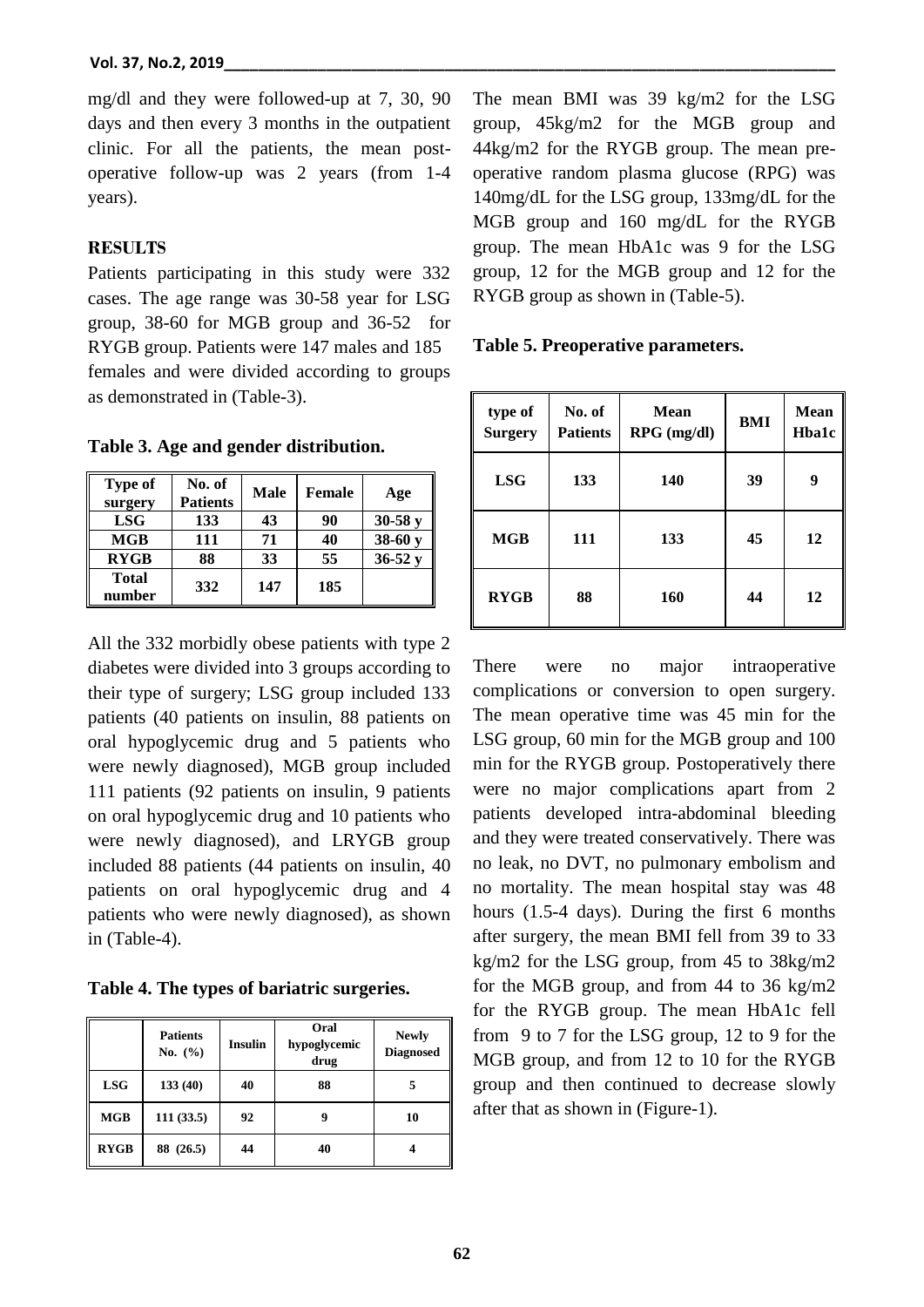

**Fig 1. Pre and postoperative changes in HbA1c**

Resolution from diabetes (HbA1c less than 6.5) without anti-diabetic medication was observed in 57% of the LSG group, 90% of the MGB group and 87% of the RYGB group. Remission of DM was observed in 26% in LSG group, 8% in MGB group, and 7% in RYGB group, in those patients there was normal HbA1c that can

be achieved with oral hypoglycemic drugs only without need of insulin. In 18% of the LSG group, 2% of the MGB and 6% of the RYGB group there was very little improvement regarding their blood sugar, as shown in (Figure-2).



**Fig 2. The percentage of cure and remission of DM after bariatric surgery.**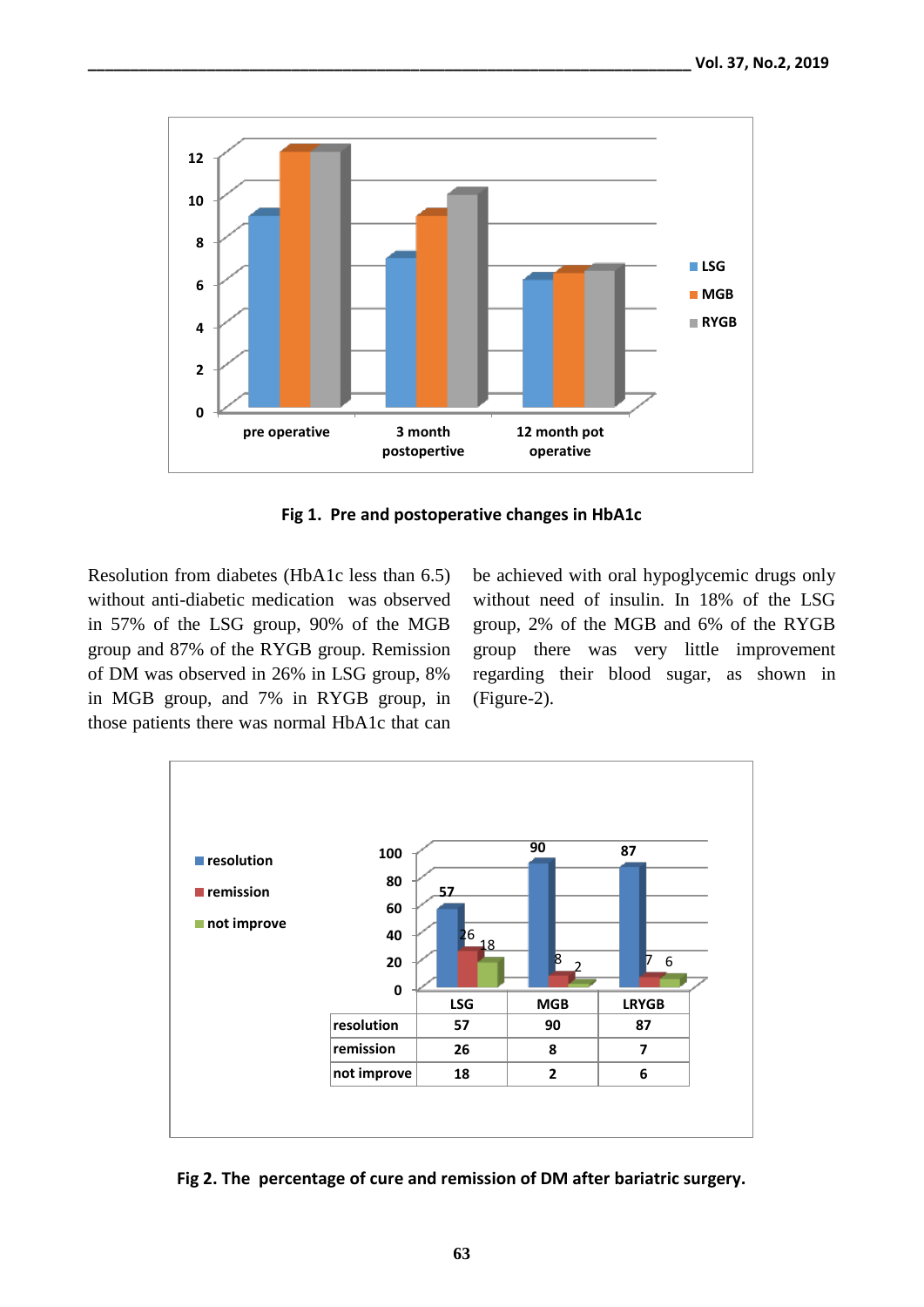#### **DISCUSSION**

The close relationship between type2 diabetes mellitus (T2DM) and obesity is well documented.[20] All obese patients have some level of insulin resistance and risk of development of T2DM that grows with increased weight  $[21,22]$  and about 90% of all patient with T2DM either are overweight or obese. The national health and nutrition examination survey data demonstrated that risk of DM is approximately 50% with BMI greater than or equal to 30 and over 90% with BMI of 40 or more. Lifestyle changes will often improve diabetes, however the changes are not sustained.<sup>[23,24]</sup> Most nonsurgical treatments can control hyperglycemia, but they cannot induce remission of diabetes.[25] Bariatric surgery can result in resolution of both obesity and diabetes. Restrictive versus malabsorptive operations offers deferent degrees of resolution of T2DM and insulin resistance.<sup>[25-27]</sup> This study showed that average level of HbA1c, fasting blood glucose and clinical outcome of comorbidities are much better than conventional and intensive medical therapy. In this study, there is complete resolution of T2DM in 90%, 87%, and 56% of patients who underwent MGB, RYGB, and LSG respectively as they had normal blood glucose and HbA1c without the need of any medication. Improvement of diabetes after LRYGB and MGB surgery occur after early days of surgery independent to weight loss, surgically induce hormonal changes and post-operative diet restriction are the proposed mechanisms while after LSG surgery, the glycemic control tooks longer time. Improvement of glycemic control observed in 26%, 8%, and 7% of patients with LSG, MGB and RYGB groups respectively. Most of those patients have good glycemic control and normal HbA1c (below 6.5) with oral medication only (without need of insulin) and there is a marked decrease in number of medication use in these groups than before surgery. About (18%) of LSG, (6%) of LRYGB, and (2%) of MGB showed very little

improvement after surgery, most of these patients have DM for long duration more than 10 years with sever impairment of blood sugar before surgery. An important factor in the improvement of T2DM after bariatric surgery is the preoperative severity of T2DM, the most important factors that determine the severity of diabetes are duration of T2DM, elevated HbA1c and insulin use. Patients with these 3 factors are less likely to achieve resolution. In contrast, the important parameters that increase the chance of remission of diabetes includes; use of oral hypoglycemic drug instead of insulin and short duration of diabetes (less than 5 years).<sup>[28]</sup> To explain the mechanism underlying the effectiveness of bariatric surgery in normalizing blood glucose, it has been suggested that removal of gut may play a major role in diabetes remission especially because there are an important hormones secreted from this region. In 2009 Cummings D.E reviewed the existing hypothesis regarding the mechanisms underlying diabetes remission, based on this review the main hypotheses included: the Ghrelin hypothesis, upper intestinal hypothesis, and lower intestinal hypothesis.<sup>[29]</sup> Ghrelin hypothesis maintains that Ghrelin regulation may be disturbed following RYGB. Ghrelin is a hormone secreted by stomach and proximal small bowel particularly before meal, its main physiological effect is to increase appetite and fat mass. <sup>[30]</sup> Several studies have shown that ghrelin level are very low following RYGB, decreased ghrelin can decreases appetite and food intake and also may have a role in increasing glucose tolerance as it can stimulate counter regulatory hormones.<sup>[31]</sup> The lower intestinal hypothesis suggests that increase in transit of concentrated nutrient particularly glucose to the distal intestine results in increase GLP1, this hormone is an incretion that increase insulin secretion and in addition it also increase the proliferation and decrease the apoptosis of beta cell of pancreas. <sup>[32]</sup> The upper intestinal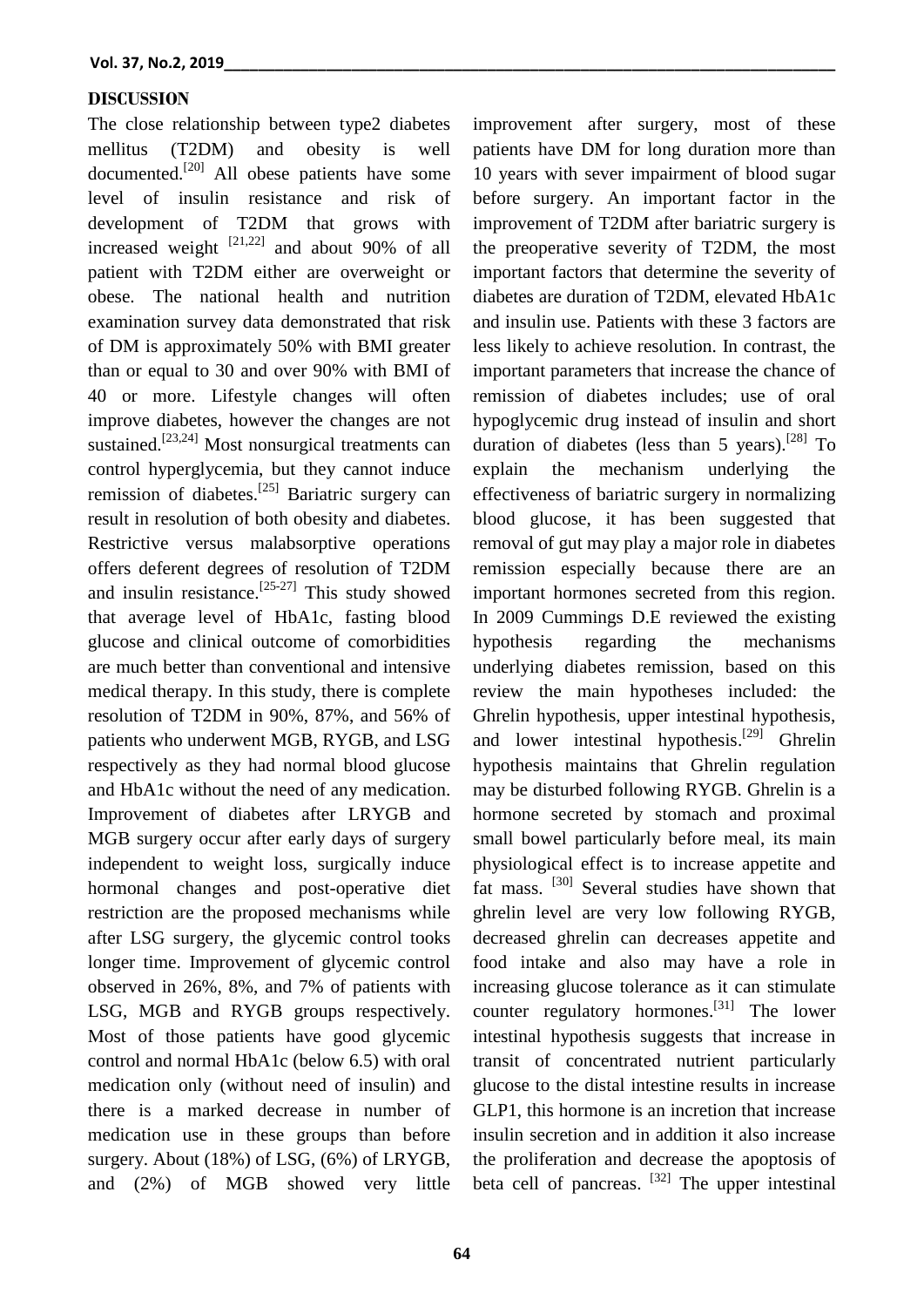hypothesis maintains that avoiding of nutrient contact with duodenum is responsible for diabetes improvement, the basis of this hypothesis is that there are unknown factors from duodenum influence glucose hemostasis.<sup>[29]</sup> Data from many observational studies as well as meta-analyses showed that bariatric surgery is useful in marked improvement in diabesity parameters. The Surgical Treatment and Medications Potentiall. Eradicate Diabetes Efficiently (STAMPEDE) trial investigators found that after the first year of randomization, gastric bypass and sleeve gastrectomy were superior to intensive medical therapy alone in achieving glycemic control and reducing cardiovascular risk factors.<sup>[33]</sup> The STAMPEDE trial gives a 3-year follow up analysis of bariatric surgery from a single center involving 150 obese patients in a 3-groups randomized controlled design, the 3 arms of the trial were: Intensive medical treatment group compared with sleeve gastrectomy or gastric bypass groups. The primary endpoint of HbA1c of less than 6% was attained by only 5% of patients in the intensive medical control arm while 38% of the patients in the surgery arms. Also the glucose lowering medications and insulin use was significantly reduced in the 2 groups of patients in the surgical arms. At 3 years, reduction in body weight, and BMI, was greater after gastric bypass and sleeve gastrectomy than after intensive medical therapy. There were also significant improvements in other diabesity parameters in patients of the surgical arms such as reduction of triglyceride levels and increase in high density lipoprotein levels. There was no excessive weight loss or hypoalbuminemia and no life-threatening complications or deaths in any of these groups. Comparable results were reported in a more recent trials with a 5-year follow-up data by Mingrone, et  $al^{[34]}$  showed remarkable improvements in the diabesity parameters and possible cardiovascular morbidity and mortality benefits that make these

clinical trials unique. The long-term follow-up results of these major clinical trials should give us better insight into the morbidity and mortality benefits of metabolic surgery. While the gold standard for DM remission remains the RYGB surgery because all mechanisms of DM remission are present. The MGB could be a good alternative, this is supported by our results that encourage and support MGB as an effective treatment strategy for DM remission. Further studies are needed to reach definitive conclusion regarding the ideal procedure for obtaining DM

*In Conclusion,* bariatric surgery results in a complete resolution, improvement of blood glucose control, reduction in anti-diabetic medication and decrease in overall morbidity and mortality in morbidly obese patients with type 2 diabetes.

# **REFERENCE**

- **1. Cui Y, Elahi D, Andersen DK. Advances in the etiology and management of hyperinsulinemic hypoglycemia after Roux-en-Y gastric bypass. J GastrointestSurg; 2011; 15(10): 1879–88. doi:10.1007/s11605-011-1585-8**
- **2. Chambliss HO, Finley CE, Blair SN. Attitudes toward obese individuals among exercise science students. Med Sci Sports Exerc 2004; 36(3):468–74.**

**doi:10.1249/01.MSS.0000117115.94062.E4**

- **3. Sjöström L, Lindroos AK, Peltonen M, Torgerson J, Bouchard C, Carlsson B, et al. Lifestyle, diabetes, and cardiovascular risk factors 10 years after bariatric surgery. N Engl J Med 2004; 351(26): 2683–93. doi:10.1056/NEJMoa035622**
- **4. Sjostrom L, Narbro K, Sjöström CD, Karason K, Larsson B, Wedel H, et al. Effects of bariatric surgery on mortality in Swedish obese subjects. N Engl J Med; 2007. 357(8): 741–52. doi:10.1056/NEJMoa066254**
- **5. Ford KR, Khoury JC, Biro FM. Early markers of pubertal onset: height and foot size. J Adolesc Health. 2009; 44(5): 500–1. doi:10.1016/j.jadohealth.2008.10.004**
- **6. McTigue KM, Harris R, Hemphill B, Lux L, Sutton S, Bunton A, et al. Screening and interventions for obesity in adults: summary of the evidence for the U.S. Preventive Services**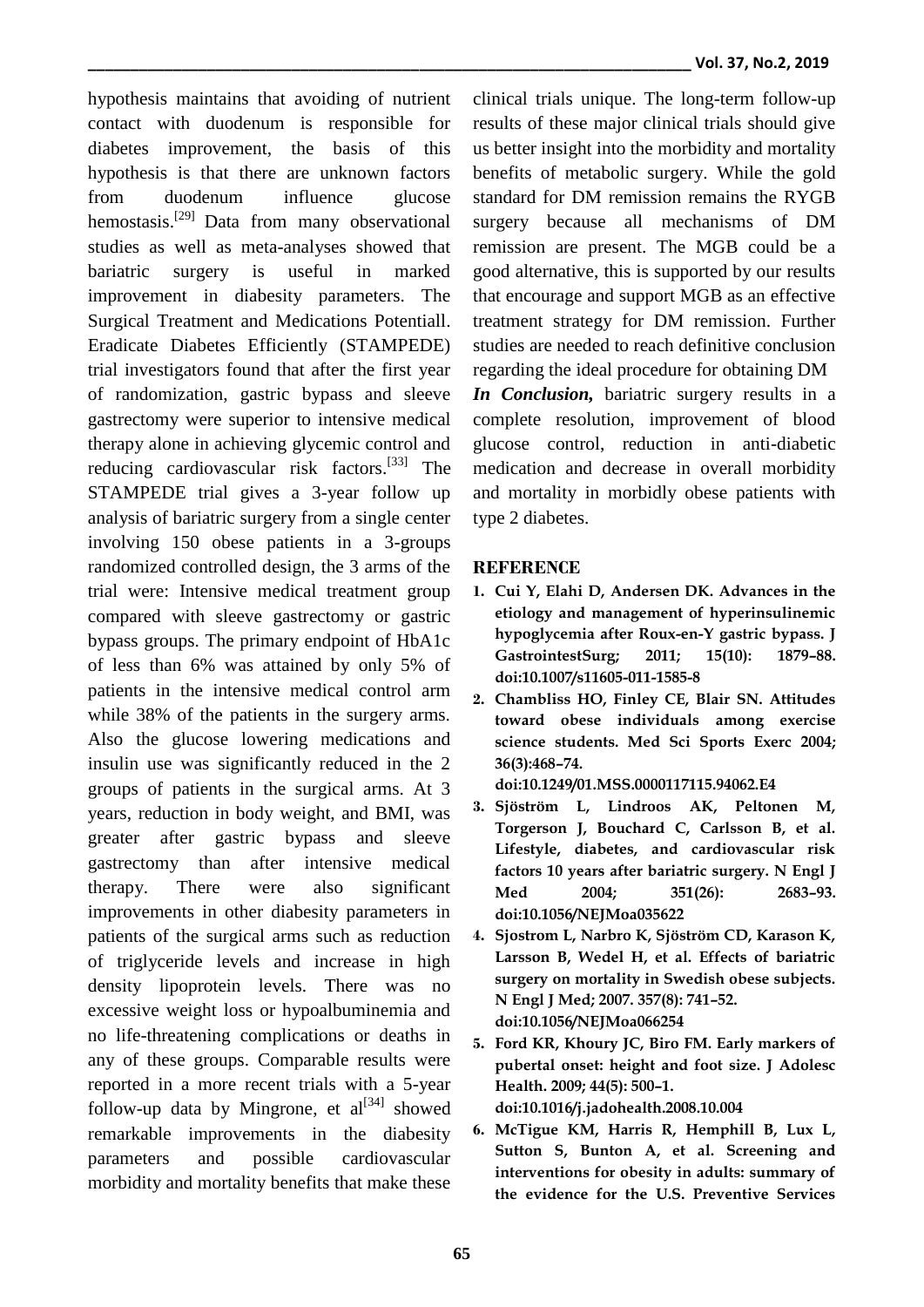**Task Force. Ann Intern Med;. 2003; 139(11):933– 49. doi:10.7326/0003-4819-139-11-200312020-00013**

- **7. Shantavasinkul PC, Torquati A, Corsino L. Post-gastric bypass hypoglycaemia: a review. ClinEndocrinol (Oxf); 2016; 85(1):3–9. doi:10.1111/cen.13033**
- **8. Buchwald H, Avidor Y, Braunwald E, Jensen MD, Pories W, Fahrbach K, et al. Bariatric surgery: a systematic review and meta-analysis. JAMA 2004; 292(14): 1724–37. doi:10.1001/jama.292.14.1724 15**
- **9. Yu J, Zhou X, Li L, Li S, Tan J, Li Y, et al. The long-term effects of bariatric surgery for type 2 diabetes: systematic review and meta-analysis of randomized and non-randomized evidence. ObesSurg 2015; 25(1):143–58. doi:10.1007/s11695- 014-1460-2**
- **10. Rubino F, Kaplan LM, Schauer PR, Cummings DE, Diabetes Surgery Summit Delegates. The diabetes surgery summit consensus conference: recommendations for the evaluation and use of gastrointestinal surgery to treat type 2 diabetes mellitus. Ann Surg 2010; 251(3):399–405. doi:10.1097/ SLA.0b013e3181be34e7**
- **11. Dixon JB, Zimmet P, Alberti KG, Rubino F. International Diabetes Federation Taskforce on Epidemiology and Prevention. Bariatric surgery: an IDF statement for obese type 2 diabetes. Diabet Med 2011; 28(6): 628–42. doi:10.1111/j.1464-5491.2011.03306.x**
- **12. Hall TC, Pellen MG, Sedman PC, Jain PK. Preoperative factors predicting remission of type 2 diabetes mellitus after Roux-en-Y gastric bypass surgery for obesity. ObesSurg 2010; 20(9):1245–50. doi:10.1007/s11695- 010-0198-8 24**
- **13. Hughes TA, Gwynne JT, Switzer BR, Herbst C, White G. Effects of caloric restriction and weight loss on glycemic control, insulin release and resistance, and atherosclerotic risk in obese patients with type II diabetes mellitus. Am J Med 1984; 77(1): 7–17. doi:10.1016/0002- 9343(84)90429-7**
- **14.Manco M, Mingrone G. Effects of weight loss and calorie restriction on carbohydrate metabolism. CurrOpinClinNutrMetab Care 2005; 8(4): 431–9.**

**doi:10.1097/01.mco.0000172585.09762.8e**

**15. Cummings DE, Overduin J, Foster-Schubert KE, Carlson MJ. Role of the bypassed proximal intestine in the anti-diabetic effects of bariatric surgery. SurgObesRelat Dis 2007; 3(2): 109–15. doi:10.1016/j.soard.2007.02.003**

- **16. Drucker DJ. Glucagon-like peptide-1 and the islet beta-cell: augmentation of cell proliferation and inhibition of apoptosis. Endocrinology 2003; 144(12): 5145–8. doi:10.1210/en. 2003-1147**
- **17.Bikman BT, Zheng D, Pories WJ, Chapman W, Pender JR, Bowden RC, et al. Mechanism for improved insulin sensitivity after gastric bypass surgery. J ClinEndocrinolMetab 2008; 93(12): 4656–63. doi:10.1210/jc.2008-1030**
- **18. Korner J, Inabnet W, Febres G, Conwell IM, Mc Mahon DJ, Salas R, et al. Prospective study of gut hormone and metabolic changes after adjustable gastric banding and Roux-en-Y gastric bypass. Int J Obes (Lond) 2009; 33(7): 786–95. doi:10.1038/ijo.2009.79**
- **19.Wang Y, Liu J. Plasma ghrelin modulation in gastric band operation and sleeve gastrectomy. ObesSurg 2009; 19(3): 357–62. doi:10.1007/ s11695-008-9688-3 33.**
- **20. Ramachandran A, Ma RC, Snehalatha C, Diabetes in asia, Lancet.2010; 375:408-418**
- **21. Ferchak CV, Meneghini LF. Obesity, bariatric surgery and type 2 diabetes- a systematic review. Diabetes Metab Res Rev. 2004; 20(6): 438-445. PubMed**
- **22. Gumbs AA, Modlin IM, Ballantyne GH. Changes in insulin resistance following bariatric surgery: role of caloric restriction and weight loss. Obes Surg. 2005; 15(4): 462–473. [PubMed]**
- **23.Wickremesekera K, Miller G, Naotunne TD, Knowles G, Stubbs RS. Loss of insulin resistance after Roux-en-Y gastric bypass surgery: a time course study. Obes Surg. 2005; 15(4): 474–481. [PubMe]**
- **24.Brown SA, Upchurch S, Anding R, Winter M, Ramì-rez G. Promoting weight loss in type II diabetes. Diabetes Care. 1996; 19(6): 613–624. [PubMed]**
- **25.Zimmet P, Shaw J, Alberti KG. Preventing type 2 diabetes and the dysmetabolic syndrome in the real world: a realistic view. Diabet Med. 2003; 20(9): 693–702. [PubMed]**
- **26. Rubino F. Bariatric surgery: effects on glucose homeostasis. Curr Opin Clin Nutr Metab Care. 2006;9(4):497–507. [PubMed]**
- **27. Pories WJ, Swanson MS, MacDonald KG, Long SB, Morris PG, Brown BM, et al. Who would have thought it? An operation proves to be the most effective therapy for adult-onset diabetes**